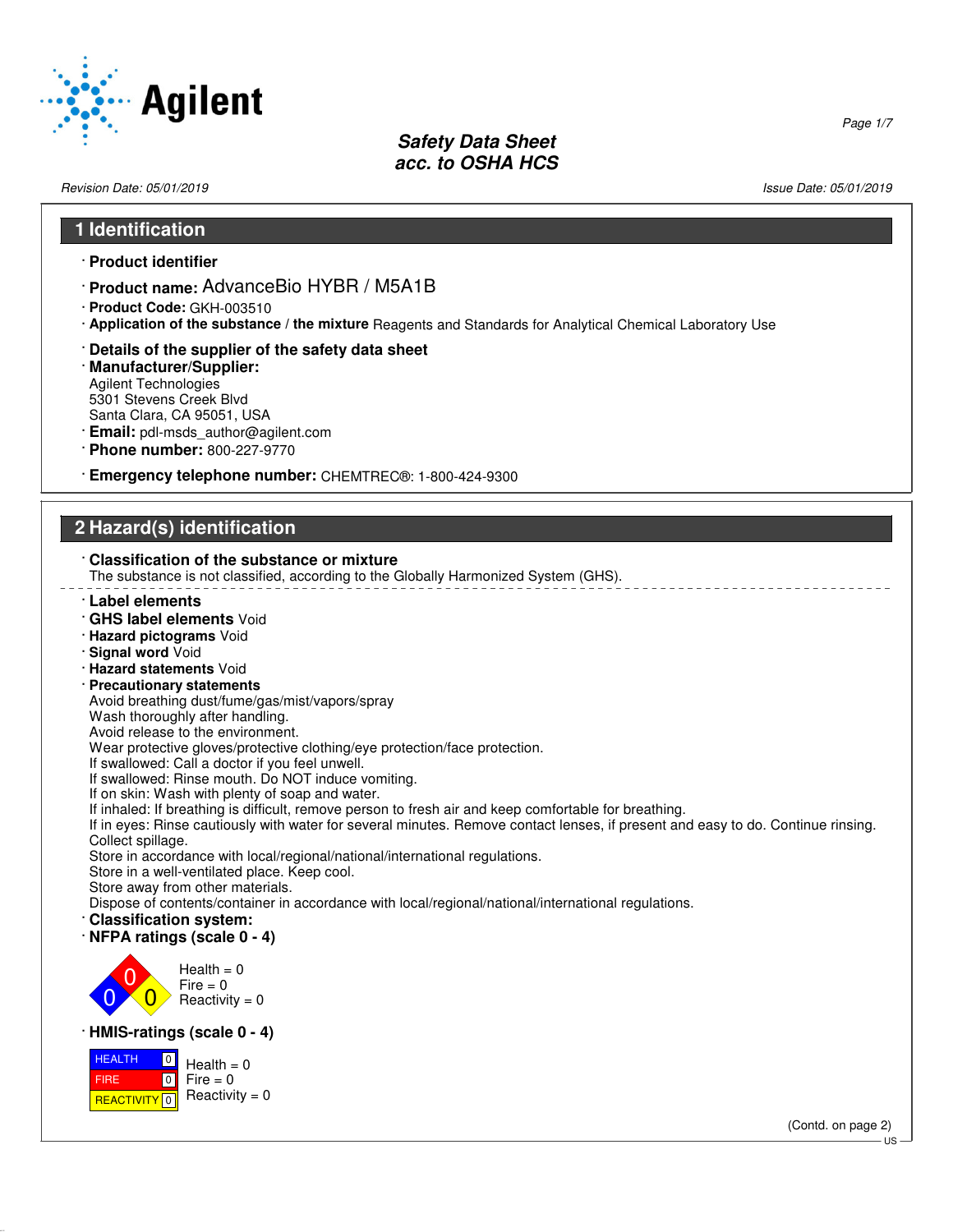Revision Date: 05/01/2019 **Issue Date: 05/01/2019** Issue Date: 05/01/2019

(Contd. of page 1)

### **Product name:** AdvanceBio HYBR / M5A1B

· **Other hazards**

· **Results of PBT and vPvB assessment**

· **PBT:** Not applicable.

· **vPvB:** Not applicable.

#### **3 Composition/information on ingredients**

· **Chemical characterization: Substances**

· **CAS No. Description**

Glycans

#### **4 First-aid measures**

- · **Description of first aid measures**
- · **General information:** No special measures required.
- · **After inhalation:** Supply fresh air; consult doctor in case of complaints.
- · **After skin contact:** Generally the product does not irritate the skin.
- · **After eye contact:** Rinse opened eye for several minutes under running water.
- · **After swallowing:** If symptoms persist consult doctor.
- · **Information for doctor:**
- · **Most important symptoms and effects, both acute and delayed** No further relevant information available.
- · **Indication of any immediate medical attention and special treatment needed** No further relevant information available.

#### **5 Fire-fighting measures**

- · **Extinguishing media**
- · **Suitable extinguishing agents:** Use fire fighting measures that suit the environment.
- · **Special hazards arising from the substance or mixture** No further relevant information available.
- · **Advice for firefighters**
- · **Protective equipment:** No special measures required.

#### **6 Accidental release measures**

· **Personal precautions, protective equipment and emergency procedures**

Wear protective gloves / eye protection / face protection.

- · **Environmental precautions:** Do not allow to enter sewers/ surface or ground water.
- · **Methods and material for containment and cleaning up:** Pick up mechanically.
- · **Reference to other sections**

See Section 7 for information on safe handling.

See Section 8 for information on personal protection equipment.

See Section 13 for disposal information.

#### · **Protective Action Criteria for Chemicals**

#### · **PAC-1:**

Substance is not listed.

#### · **PAC-2:**

Substance is not listed.

(Contd. on page 3) US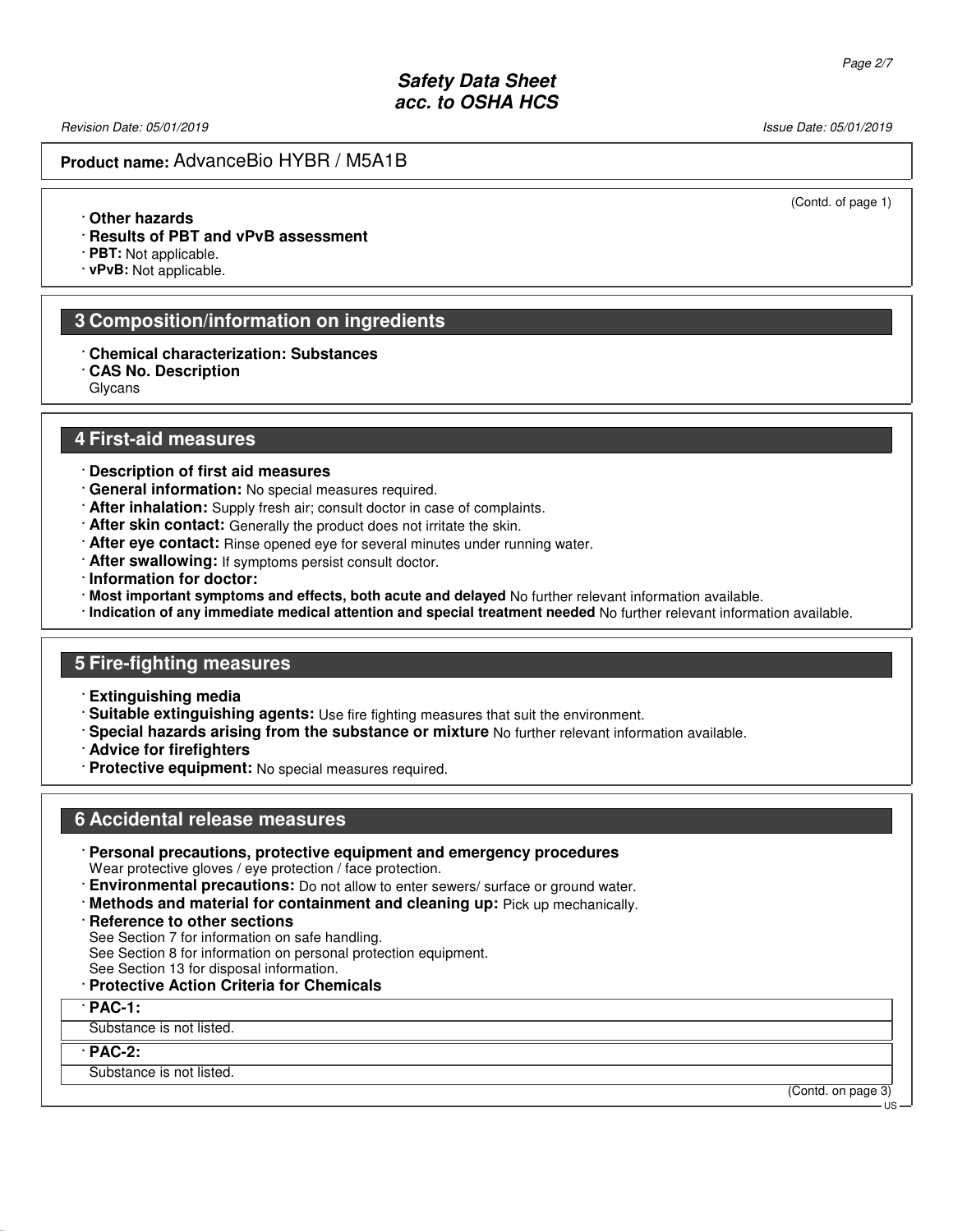Revision Date: 05/01/2019 **Issue Date: 05/01/2019** Issue Date: 05/01/2019

(Contd. of page 2)

## **Product name:** AdvanceBio HYBR / M5A1B

· **PAC-3:**

Substance is not listed.

#### **7 Handling and storage**

· **Handling:**

- · **Precautions for safe handling** Wear protective gloves / eye protection / face protection.
- · **Information about protection against explosions and fires:** No special measures required.
- · **Conditions for safe storage, including any incompatibilities**
- · **Storage:**
- · **Requirements to be met by storerooms and receptacles:** No special requirements.
- · **Information about storage in one common storage facility:** Not required.
- · **Further information about storage conditions:** None.
- · **Specific end use(s)** No further relevant information available.

#### **8 Exposure controls/personal protection**

- · **Additional information about design of technical systems:** No further data; see item 7.
- · **Control parameters**
- · **Components with limit values that require monitoring at the workplace:**

The following constituent is the only constituent of the product which has a PEL, TLV or other recommended exposure limit. The following constituents are the only constituents of the product which have a PEL, TLV or other recommended exposure limit. At this time, the remaining constituent has no known exposure limits.

At this time, the other constituents have no known exposure limits.

- · **Additional information:** The lists that were valid during the creation were used as basis.
- · **Exposure controls**
- · **Personal protective equipment:**
- · **General protective and hygienic measures:** The usual precautionary measures for handling chemicals should be followed.
- · **Breathing equipment:** Not required.
- · **Protection of hands:** The glove material has to be impermeable and resistant to the product/ the substance/ the preparation.
	- Selection of the glove material on consideration of the penetration times, rates of diffusion and the degradation
- · **Material of gloves**

The selection of the suitable gloves does not only depend on the material, but also on further marks of quality and varies from manufacturer to manufacturer.

**Penetration time of glove material** The exact break through time has to be found out by the manufacturer of the protective gloves and has to be observed. · **Eye protection:** Wear eye protection / face protection.

| 9 Physical and chemical properties |                                                         |                    |
|------------------------------------|---------------------------------------------------------|--------------------|
| <b>General Information</b>         | · Information on basic physical and chemical properties |                    |
| · Appearance:                      |                                                         |                    |
| Form:                              | Powder                                                  |                    |
| Color:                             | Beige                                                   |                    |
| · Odor:                            | Characteristic                                          |                    |
|                                    |                                                         | (Contd. on page 4) |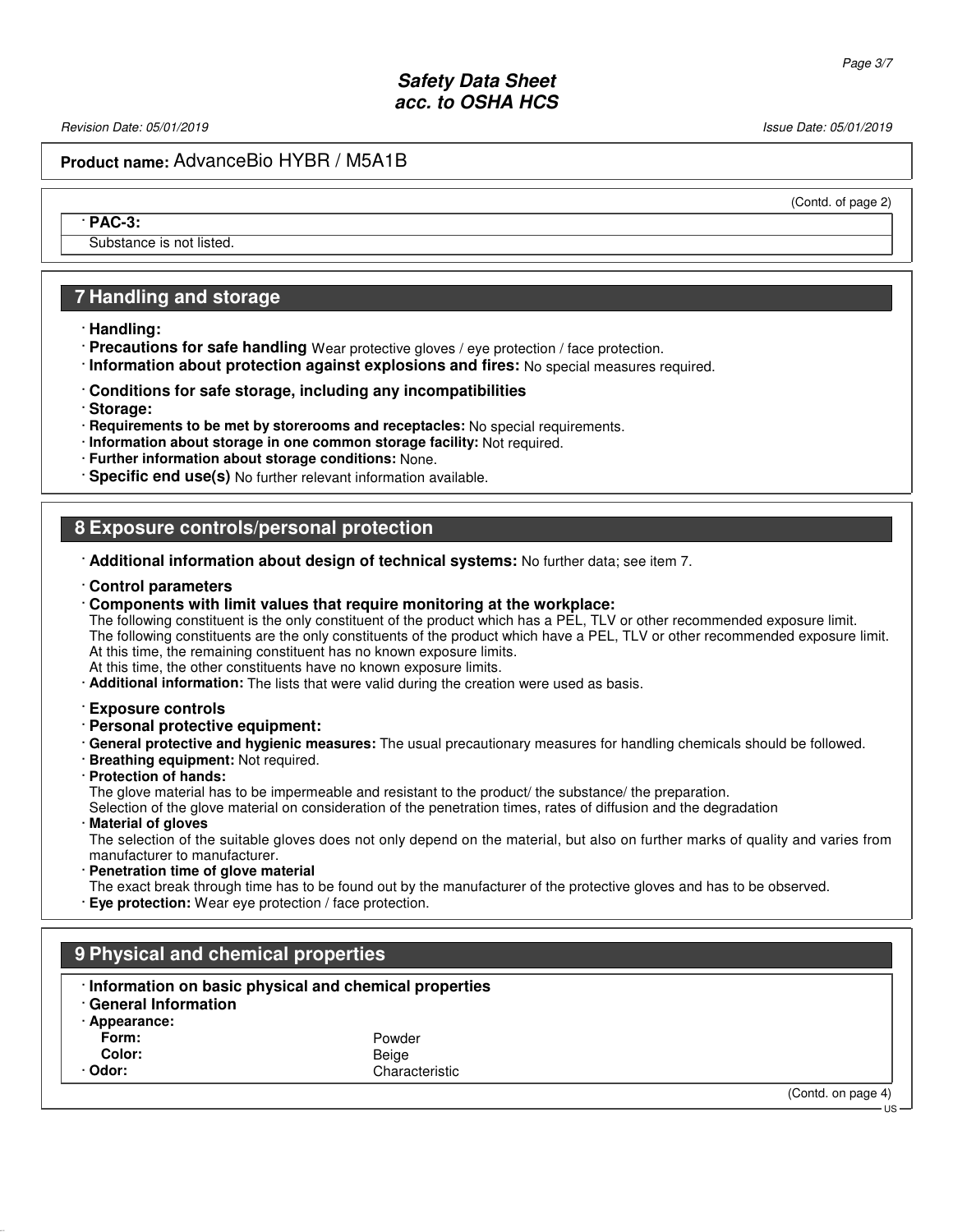# **Product name:** AdvanceBio HYBR / M5A1B

|                                                            |                                               | (Contd. of page 3) |
|------------------------------------------------------------|-----------------------------------------------|--------------------|
| Odor threshold:                                            | Not determined.                               |                    |
| pH-value:                                                  | Not applicable.                               |                    |
| Change in condition                                        |                                               |                    |
| <b>Melting point/Melting range:</b>                        | Undetermined.                                 |                    |
| <b>Boiling point/Boiling range:</b>                        | Undetermined.                                 |                    |
| Flash point:                                               | Not applicable.                               |                    |
| Flammability (solid, gaseous):                             | Product is not flammable.                     |                    |
| · Decomposition temperature:                               | Not determined.                               |                    |
| · Auto igniting:                                           | Not determined.                               |                    |
| Danger of explosion:                                       | Product does not present an explosion hazard. |                    |
| <b>Explosion limits:</b>                                   |                                               |                    |
| Lower:                                                     | Not determined.                               |                    |
| Upper:                                                     | Not determined.                               |                    |
| Vapor pressure:                                            | Not applicable.                               |                    |
| Density:                                                   | Not determined.                               |                    |
| <b>Relative density</b>                                    | Not determined.                               |                    |
| · Vapor density                                            | Not applicable.                               |                    |
| · Evaporation rate                                         | Not applicable.                               |                    |
| Solubility in / Miscibility with                           |                                               |                    |
| Water:                                                     | Soluble.                                      |                    |
| · Partition coefficient (n-octanol/water): Not determined. |                                               |                    |
| · Viscosity:                                               |                                               |                    |
| Dynamic:                                                   | Not applicable.                               |                    |
| Kinematic:                                                 | Not applicable.                               |                    |
| <b>VOC content:</b>                                        | 0.00%                                         |                    |
| Solids content:                                            | 100.0 $%$                                     |                    |
| <b>Other information</b>                                   | No further relevant information available.    |                    |

# **10 Stability and reactivity**

· **Reactivity** No further relevant information available.

· **Chemical stability**

· **Thermal decomposition / conditions to be avoided:** No decomposition if used according to specifications.

- · **Possibility of hazardous reactions** No dangerous reactions known.
- · **Conditions to avoid** No further relevant information available.
- · **Incompatible materials:** No further relevant information available.
- · **Hazardous decomposition products:** No dangerous decomposition products known.

(Contd. on page 5)

 $\overline{11}$ S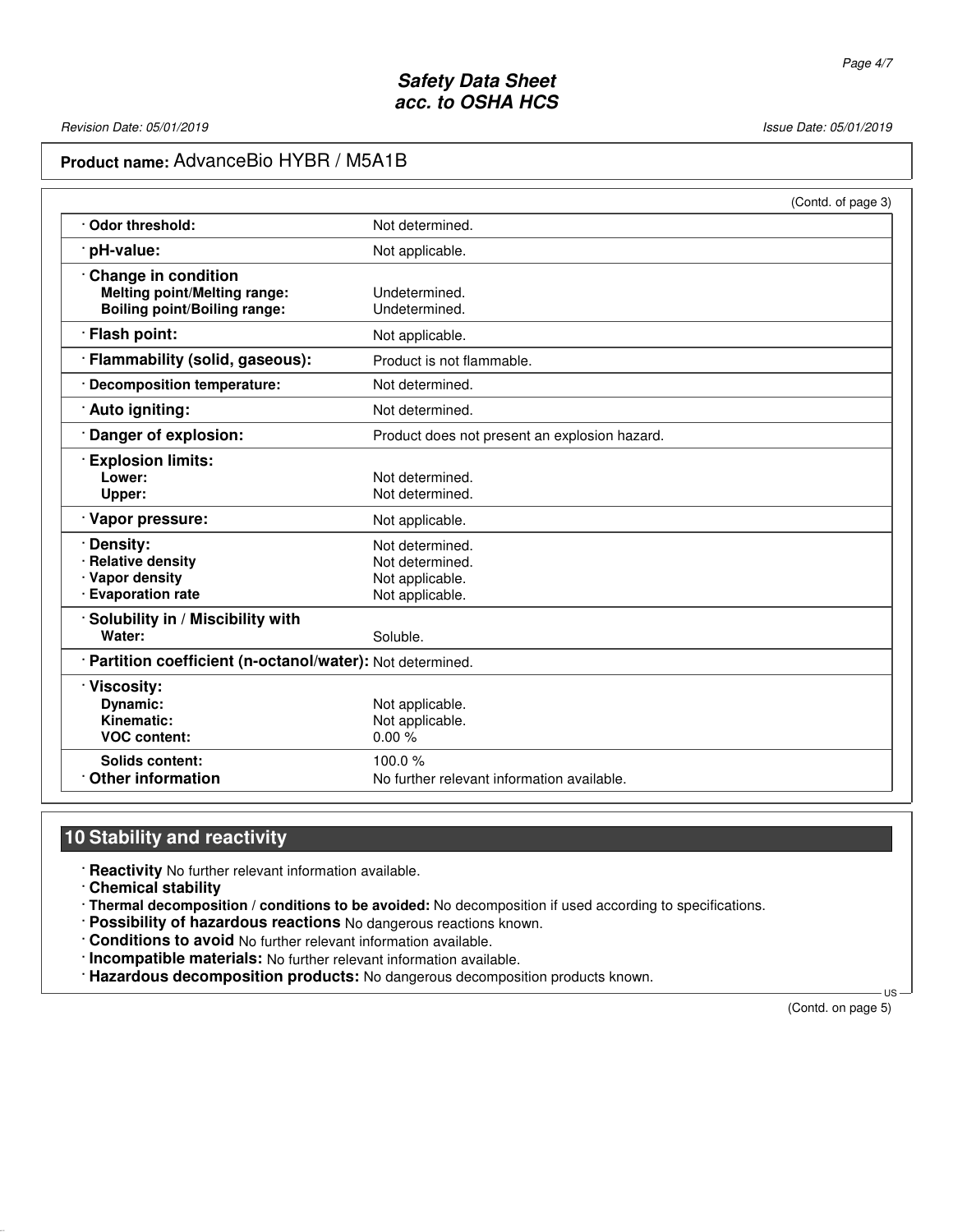Revision Date: 05/01/2019 Issue Date: 05/01/2019

# **Product name:** AdvanceBio HYBR / M5A1B

(Contd. of page 4)

## **11 Toxicological information**

· **Information on toxicological effects**

- · **Acute toxicity:**
- · **Primary irritant effect:**
- · **on the skin:** May be harmful in contact with skin.
- · **on the eye:** No irritating effect.
- · **Sensitization:** No sensitizing effects known.
- · **Additional toxicological information:** When used and handled according to specifications, the product does not have any harmful effects according to our experience and the information provided to us. The substance is not subject to classification.
- · **Carcinogenic categories**

#### · **IARC (International Agency for Research on Cancer)**

Substance is not listed.

· **NTP (National Toxicology Program)**

Substance is not listed.

· **OSHA-Ca (Occupational Safety & Health Administration)**

Substance is not listed.

### **12 Ecological information**

- · **Toxicity**
- · **Aquatic toxicity:** No further relevant information available.
- · **Persistence and degradability** No further relevant information available.
- · **Behavior in environmental systems:**
- · **Bioaccumulative potential** No further relevant information available.
- · **Mobility in soil** No further relevant information available.
- · **Additional ecological information:**
- · **General notes:**

Water hazard class 1 (Self-assessment): slightly hazardous for water

Do not allow undiluted product or large quantities of it to reach ground water, water course or sewage system.

- · **Results of PBT and vPvB assessment**
- · **PBT:** Not applicable.
- · **vPvB:** Not applicable.
- · **Other adverse effects** No further relevant information available.

## **13 Disposal considerations**

· **Waste treatment methods**

· **Recommendation:** Dispose of contents/container in accordance with local/regional/national/international regulations.

- · **Uncleaned packagings:**
- · **Recommendation:** Disposal must be made according to official regulations.

(Contd. on page 6)

 $-11S$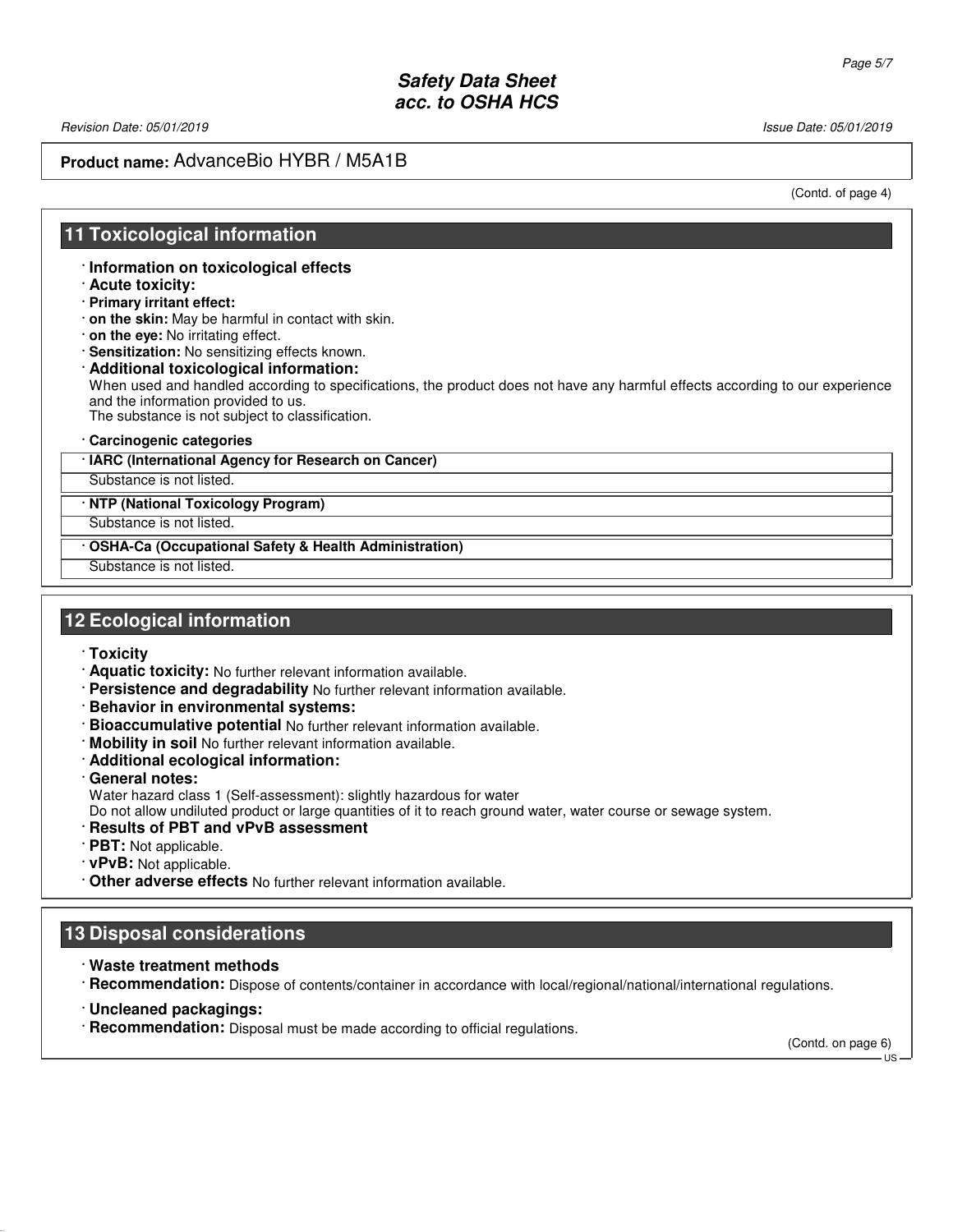Revision Date: 05/01/2019 Issue Date: 05/01/2019

**Product name:** AdvanceBio HYBR / M5A1B

· **Recommended cleansing agent:** Water, if necessary with cleansing agents.

| <b>14 Transport information</b>                                                   |                 |
|-----------------------------------------------------------------------------------|-----------------|
| · UN-Number<br>DOT, ADN, IMDG, IATA                                               | not regulated   |
| · UN proper shipping name<br>DOT, ADN, IMDG, IATA                                 | not regulated   |
| · Transport hazard class(es)                                                      |                 |
| · DOT, ADN, IMDG, IATA<br>· Class                                                 | not regulated   |
| · Packing group<br>DOT, IMDG, IATA                                                | not regulated   |
| · Environmental hazards:                                                          | Not applicable. |
| Special precautions for user                                                      | Not applicable. |
| Transport in bulk according to Annex II of<br><b>MARPOL73/78 and the IBC Code</b> | Not applicable. |
| · UN "Model Regulation":                                                          | not regulated   |

# **15 Regulatory information**

#### · **Safety, health and environmental regulations/legislation specific for the substance or mixture** · **Sara**

| Substance is not listed.<br>Section 313 (Specific toxic chemical listings):<br>Substance is not listed.<br>· TSCA (Toxic Substances Control Act):<br>Substance is not listed.<br>· TSCA new (21st Century Act): (Substances not listed)<br>Glycans<br>· Proposition 65<br>Chemicals known to cause cancer:<br>Substance is not listed.<br>Chemicals known to cause reproductive toxicity for females:<br>Substance is not listed.<br>Chemicals known to cause reproductive toxicity for males:<br>Substance is not listed.<br>Chemicals known to cause developmental toxicity:<br>Substance is not listed.<br>(Contd. on page 7) | Section 355 (extremely hazardous substances): |      |
|----------------------------------------------------------------------------------------------------------------------------------------------------------------------------------------------------------------------------------------------------------------------------------------------------------------------------------------------------------------------------------------------------------------------------------------------------------------------------------------------------------------------------------------------------------------------------------------------------------------------------------|-----------------------------------------------|------|
|                                                                                                                                                                                                                                                                                                                                                                                                                                                                                                                                                                                                                                  |                                               |      |
|                                                                                                                                                                                                                                                                                                                                                                                                                                                                                                                                                                                                                                  |                                               |      |
|                                                                                                                                                                                                                                                                                                                                                                                                                                                                                                                                                                                                                                  |                                               |      |
|                                                                                                                                                                                                                                                                                                                                                                                                                                                                                                                                                                                                                                  |                                               |      |
|                                                                                                                                                                                                                                                                                                                                                                                                                                                                                                                                                                                                                                  |                                               |      |
|                                                                                                                                                                                                                                                                                                                                                                                                                                                                                                                                                                                                                                  |                                               |      |
|                                                                                                                                                                                                                                                                                                                                                                                                                                                                                                                                                                                                                                  |                                               |      |
|                                                                                                                                                                                                                                                                                                                                                                                                                                                                                                                                                                                                                                  |                                               |      |
|                                                                                                                                                                                                                                                                                                                                                                                                                                                                                                                                                                                                                                  |                                               |      |
|                                                                                                                                                                                                                                                                                                                                                                                                                                                                                                                                                                                                                                  |                                               |      |
|                                                                                                                                                                                                                                                                                                                                                                                                                                                                                                                                                                                                                                  |                                               |      |
|                                                                                                                                                                                                                                                                                                                                                                                                                                                                                                                                                                                                                                  |                                               |      |
|                                                                                                                                                                                                                                                                                                                                                                                                                                                                                                                                                                                                                                  |                                               |      |
|                                                                                                                                                                                                                                                                                                                                                                                                                                                                                                                                                                                                                                  |                                               |      |
|                                                                                                                                                                                                                                                                                                                                                                                                                                                                                                                                                                                                                                  |                                               |      |
|                                                                                                                                                                                                                                                                                                                                                                                                                                                                                                                                                                                                                                  |                                               |      |
|                                                                                                                                                                                                                                                                                                                                                                                                                                                                                                                                                                                                                                  |                                               | – US |

(Contd. of page 5)